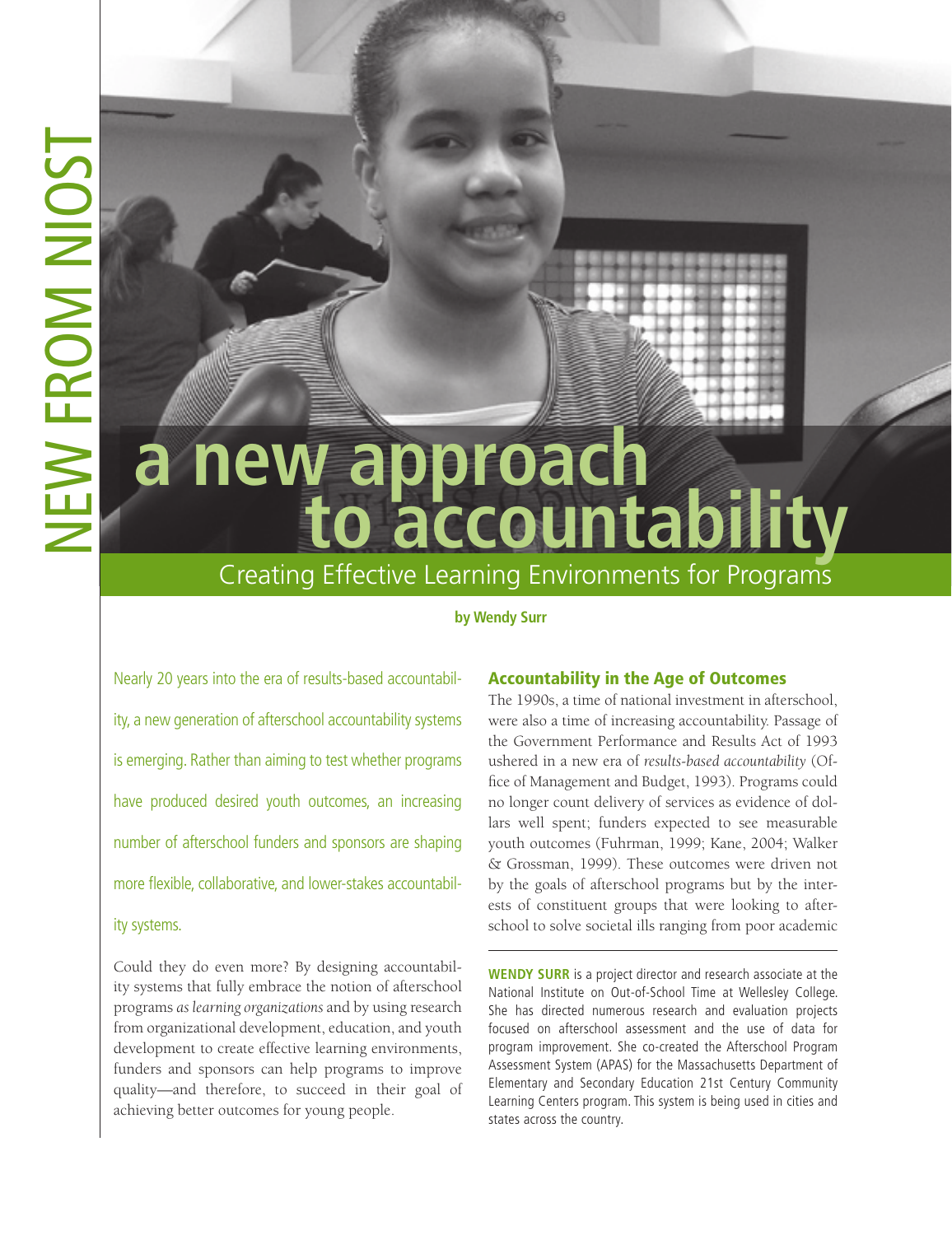performance to juvenile delinquency (Halpern, 2005). To ensure the value of their investments, many funders created accountability systems to test whether programs were producing the desired youth outcomes.

Eager for new private and public dollars, many afterschool programs began collecting data on youth's standardized test scores, grades, school attendance, and delinquency records, even when these outcomes didn't align with what programs were trying to accomplish. As large cities expanded the numbers of afterschool slots and sites, compliance led to creation of large-scale data management systems, new technologies such as swipe cards, and new mechanisms for gaining access to public school records. Some afterschool programs created

administrative positions dedicated solely to managing youth outcome data (Fiester, 2004).

Just a few years into the outcomes accountability era, warning signals emerged. Researchers questioned whether the outcomes chosen by funders were appropriate, realistic, or even desirable goals for afterschool programs. Some expressed concern that funders hadn't acknowledged the supports programs would need to yield the results funders were looking for (Walker & Grossman, 1999). Others argued that outcomes measurement offered an opportunity for programs to focus on learning and improvement toward outcomes that were meaningful to their mission (Schilder, Horsch, Little, Bra-

based accountability has fallen short of hopes. Much of the research conducted in the late 1990s and early 2000s with the aim of showing the impact of afterschool participation on academic achievement, particularly standardized test scores, did not meet stakeholder expectations.

For many funders, results-

to focus on academic outcomes sidetracked them from their true purpose: to support the healthy development of individual children and youth (Halpern, 2005). Similarly, an article released by the California Committee on Afterschool Accountability argued that afterschool programs should be valued as "unique institutions" (Piha, 2006, p. 8) supporting healthy youth development and a wide range of learning goals.

For many funders, results-based accountability has fallen short of hopes. Much of the research conducted in the late 1990s and early 2000s with the aim of showing the impact of afterschool participation on academic achievement, particularly standardized test scores, did not meet stakeholder expectations (Bodily & Beckett,

> 2005; Dynarski et al., 2004; James-Burdumy et al., 2005; Kane, 2004). As researchers began to explore more deeply the relationship between program quality and youth outcomes (Birmingham, Pechman, Russell, & Mielke, 2005; Durlak & Weissberg, 2007; Eccles & Gootman, 2002; Grossman, Campbell, & Raley, 2007; Miller, 2005; Raley, Grossman, & Walker, 2005; Scales et al., 2003), their results supported what many in the afterschool field already believed: that quality is essential to outcomes.

# A New Generation of Accountability Systems

As a result of the growing consensus that program quality is essential to positive youth outcomes,

dy, & Riel, 1998; Surr, 2000). Despite these reactions, youth outcomes—with an increasingly academic focus remained a key focus for many accountability systems. When funding for 21st Century Community Learning Centers (21st CCLC) was included in the No Child Left Behind Act of 2001, afterschool programs became even more explicitly focused on helping at-risk youth achieve school success.

In his paper *Confronting the Big Lie* (2005), Robert Halpern railed against the trend toward an academic focus in afterschool programs. Citing the 2004 evaluation of 21st CCLC (Dynarski et al., 2004), which failed to show academic effects for participating youth, Halpern argued that schools, not afterschool programs, should be accountable for academic outcomes. Forcing programs

the afterschool field has renewed its focus on how best to improve quality (Granger, Durlak, Yohalem, & Reisner, 2007; Stonehill & Little, 2008). Rather than testing whether programs have produced youth outcomes, an increasing number of afterschool funders are shaping flexible, collaborative accountability systems designed to help programs measure a range of early and intermediate outcomes that are better aligned with program goals and to strive for higher program quality.

A key feature of these new lower-stakes accountability systems is a subtle but significant shift from viewing program improvement as an "add-on" to expecting programs to engage in self-assessment and to report on continuous improvement efforts. Though producing better youth outcomes remains a priority, funders using these new ac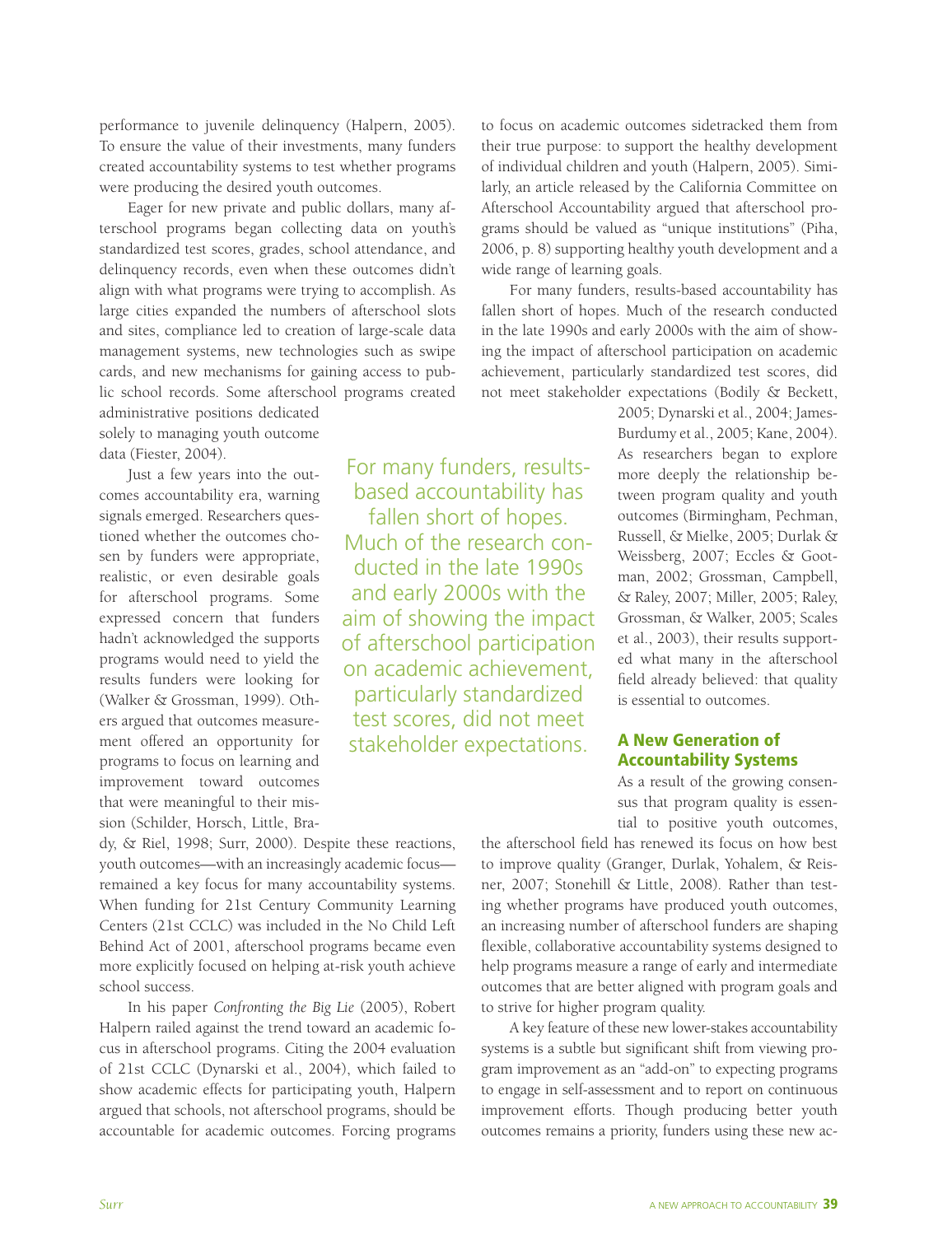countability systems recognize that program quality and efforts to improve it are the essential means to achieving this goal. Many public and private funders are now integrating self-assessment into their accountability requirements. State-administered 21st CCLC programs provide some of the most compelling examples of this shift.

In Massachusetts, 21st CCLC grantees are required to engage in continuous program improvement using the Afterschool Program Assessment System (APAS), an integrated set of quality and outcome tools developed in partnership with the National Institute on Out-of-School Time (NIOST). Grantees are required to share what they are learning from their APAS data. They must report on how they are using their data to

guide program improvement and to increase their capacity to produce 21st century skills in youth (Massachusetts Department of Elementary and Secondary Education, 2011).

The Michigan Department of Education 21st CCLC program uses a "low stakes accountability and improvement system" (Smith, 2005, p. 5) developed in collaboration with the High/Scope Educational Research Foundation. Programs are expected to use the Youth

quality essentially have adopted a view of afterschool programs not simply as deliverers of services but as learning organizations.

Funders that require programs to engage in self-assessment and to use data to improve their

Program Quality Assessment for self-assessment and to demonstrate that they are using data-driven improvement plans and engaging in organizational learning.

- 21st CCLC grantees in Rhode Island are required to engage in continuous improvement using a customized version of the High/Scope assessment tool (Rhode Island Department of Elementary and Secondary Education, 2006).
- New York requires 21st CCLC grantees to use the New York State Afterschool Network's Program Quality Self-Assessment twice a year for planning and ongoing program improvement (New York State Education Department, 2011).
- The Colorado Department of Education uses the standardized Monitoring and Quality Improvement Tool to evaluate its 21st CCLC grantees. These grantees are required to use this tool once annually as an internal self-assessment for planning and quality improvement (Colorado Department of Education, 2011).

Public agencies are joined by large private organizations in a trend toward promoting self-assessment and continuous improvement as core components of their accountability systems. For instance, the Boys & Girls Clubs of America strongly encourages its sites to use its Youth Development Outcome Measurement Tool Kit (Boys & Girls Clubs of America, 2007). The United Way of America, one of the few funders that promoted a flexible, collaborative approach to measuring youth outcomes from the beginning (United Way of America, 1996), has for the past two decades supported affiliates to use outcome data in order to improve program quality (Hendricks, Plantz, & Pritchard, 2008). Currently NIOST is supporting the use of APAS by United Way af-

> filiates in Philadelphia, Boston, and Atlanta. These affiliates are using components of APAS to help programs identify appropriate outcomes, assess quality, and use data for continuous improvement.

> Growing evidence suggests that engaging in self-assessment can indeed lead to higher quality and be associated with better outcomes for young people. As explained by Weiss and Little (2008), self-assessment is associated with a "cycle of adaptation" in which afterschool sites collect and analyze data to bring about

desired quality improvements as part of an ongoing process. Two qualitative studies (Pechman & Fiester, 2002; Wilson-Ahlstrom, Yohalem, & Pittman, 2007) suggest that afterschool staff are likely to view self-assessment findings as more credible and useful than results provided by external evaluations. Other afterschool studies have found that use of quality data motivates change (Akiva & Yohalem, 2006). Site-level engagement in self-assessment is likely to spawn changes in programming (Akiva & Smith, 2007; Harris, 2008; Smith, 2005) and, ultimately, improved outcomes (Sheldon & Hopkins, 2008).

Though self-assessment can help programs improve, simply engaging in self-assessment may not guarantee positive results. In fact, a study of self-assessment in healthcare names a number of factors necessary to bring about the positive effects of self-assessment, such as good alignment between self-assessment tools and desired areas of change, an open and trusting environment between frontline staff and supervisors, and constructive feedback and support during and following self-assessment (Bose, Oliveras, & Edson, 2001).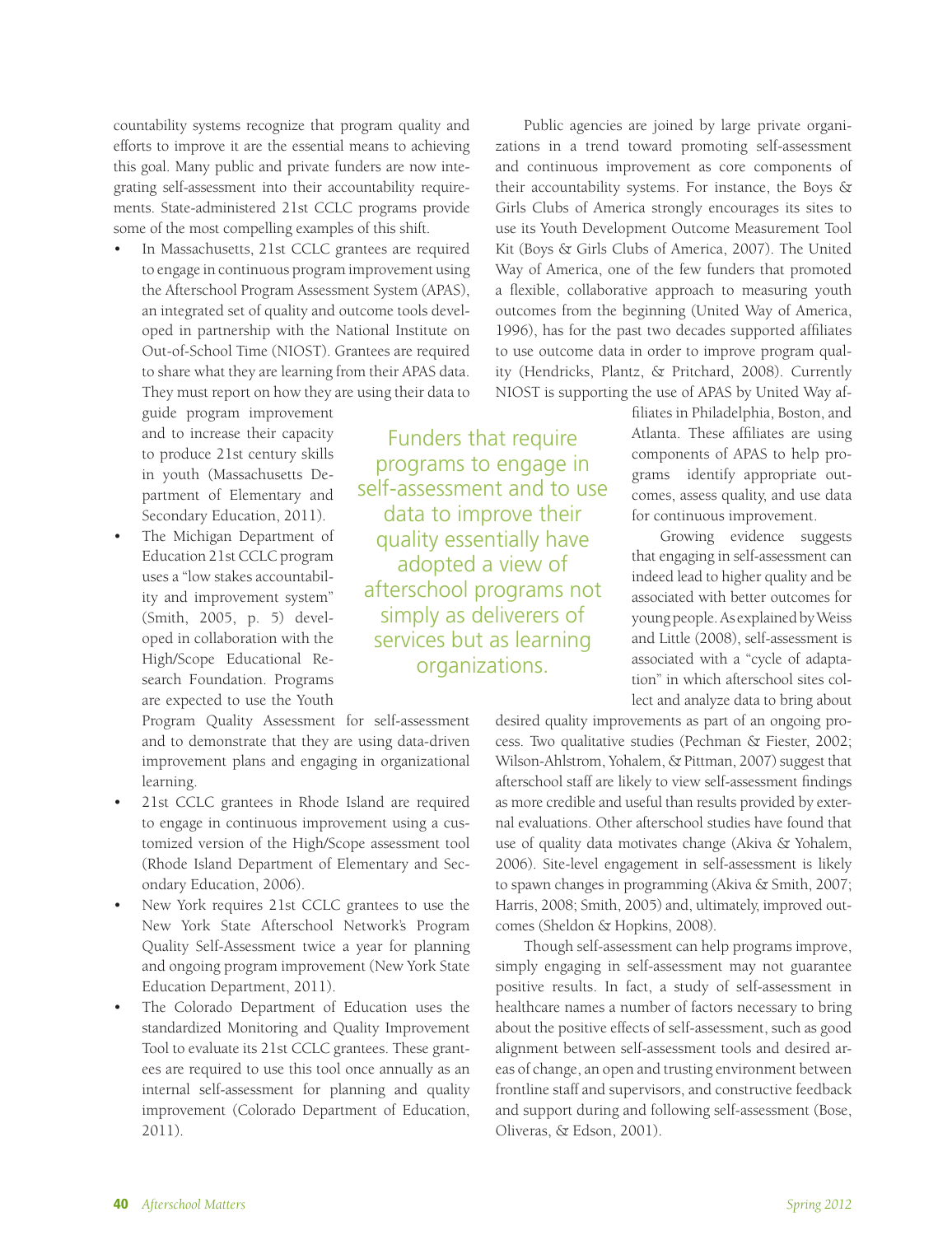# Afterschool Programs as Learning **Organizations**

Funders that require programs to engage in self-assessment and to use data to improve their quality essentially have adopted a view of afterschool programs not simply as deliverers of services but as *learning organizations.* Peter Senge (1990) describes learning organizations as dynamic institutions that expand their capacity to achieve results by engaging managers and employees in a process that helps them strive for personal mastery, create mental models, adopt a shared vision, promote team learning, and practice systems thinking.

A more recent interpretation of Senge's work (Garvin, Edmondson, & Gino, 2008) suggests that organizations can be most effective if they create a supportive learning environment where employees feel a sense of psychological safety, are encouraged to appreciate differences and new ideas, and have time for reflection. In successful learning organizations, "leaders actively question and listen to employees—and thereby prompt dialogue and debate" (Garvin, Edmondson, & Gino, 2008, p. 113). Organizational change must happen at the ground level, not just at the top. Moynihan (2005) suggests that organizations are more likely to learn from their data when "routines of data collection and dissemination are followed by routines of information use" (p. 203) through learning forums.

A look at research findings from studies in education (Eccles & Roeser, 1999; Pianta, 2003; Pianta & Hamre, 2009; Pressley et al., 2003), youth development (Eccles & Gootman, 2002), organizational learning (Garvin, Edmonson, & Gino, 2008; Senge, 1990), and practitioner self-assessment (Bose, Oliveras, & Edson, 2001; Wilson-Ahlstrom, Yohalem, & Pittman, 2007) suggest that many of the practices recommended for supporting learners cut across disciplines. While there are variations in specific beliefs and approaches, three main domains of effective learning environments appear to be common across disciplines: supportive social environments, opportunities for skill building, and appropriate structure and expectations (Figure 1).

# Accountability Systems Designed to Support Afterschool Programs as Learning Organizations

The new generation of accountability systems is bridging the arenas of continuous quality improvement and accountability. By acknowledging the central importance of quality, aligning outcomes with program practices, and using self-assessment as a driver for change, the funders and sponsors using these approaches to accountability

#### **Figure 1. Elements of Effective Learning Environments**



are likely to produce better results than will funders that require afterschool programs to report on academic and other long-term outcomes for youth.

For decades, the field of afterschool has sought to support children's positive development by creating quality standards for developmentally appropriate environments and by executing research-supported practices for advancing children's learning. These same principles can support the development of afterschool programs as learning organizations striving to improve quality.

#### **Figure 2. Cycle of Afterschool Organizational Learning and Improvement**

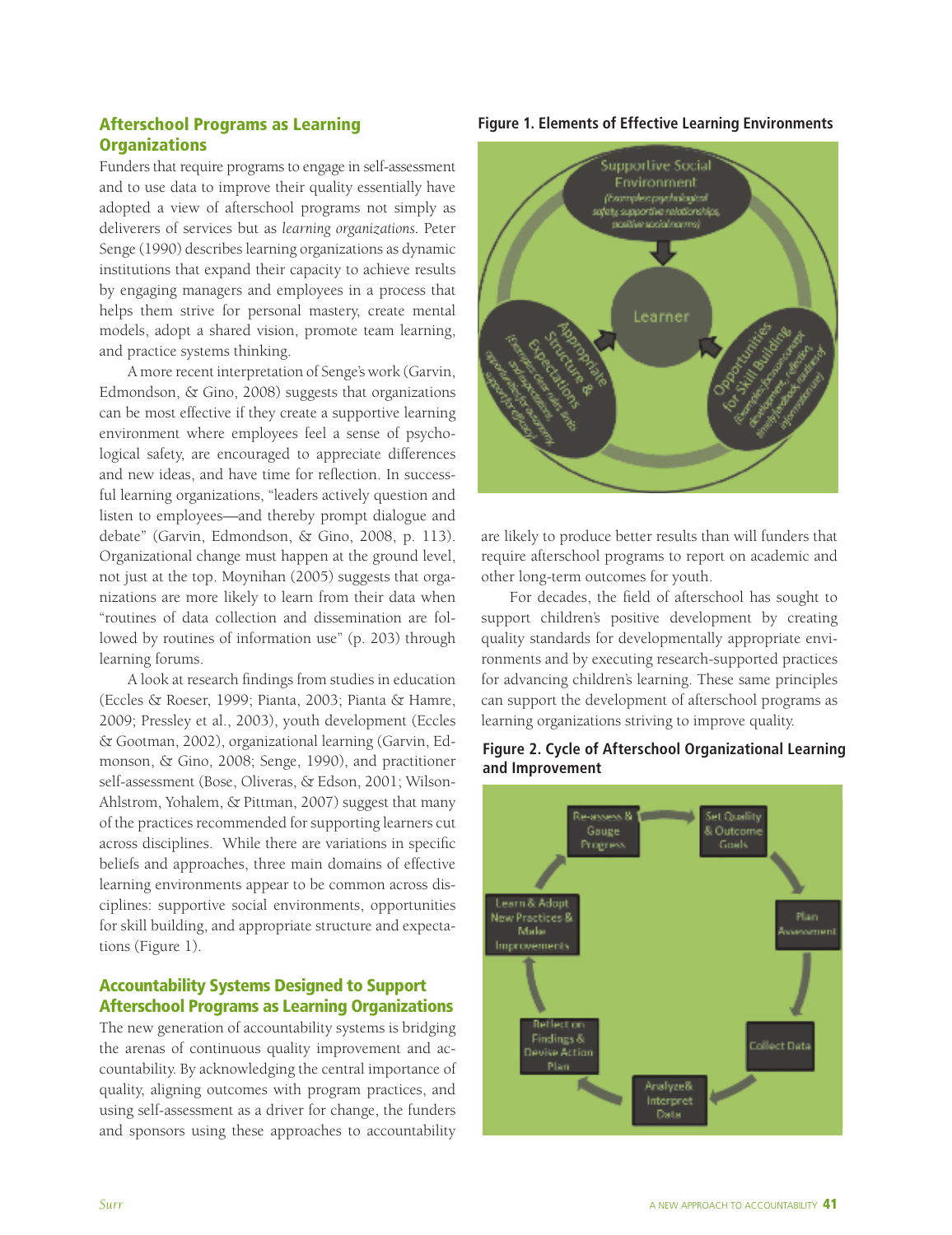# Supporting a Cycle of Afterschool Program Learning

Many funders, sponsors, and intermediary organizations, recognizing that programs need to learn, provide support, resources, and training to help programs use self-assessment. However, if architects of accountability systems are serious about improving program quality with an eye toward producing better youth outcomes, they should explicitly embrace the notion of afterschool programs as learning organizations.

Funders and sponsors that want to support programs as learning organizations could begin by recognizing the steps of the cycle of organizational learning and continuous program improvement (Figure 2). Many afterschool researchers and groups suggest a similar cycle, whose key steps are goal setting, planning, data collection, analysis, reflection, improvement, and reassessment (NIOST, 2011; Sheldon & Hopkins, 2008; Surr, Behler, & Milla-Lugo, 2009; Weiss & Little, 2008).

# Accountability System Elements to Support the Learning Cycle

Drawing on research in organization development and education, funders and sponsors, in partnership with intermediary organizations, could explicitly support each step in this cycle by providing the key elements associated with effective learning environments (Figure 3). Afterschool programs receiving this combination of supports are more likely to become fully engaged "learners" and therefore to execute the quality improvements needed to produce positive youth outcomes.

#### **Figure 3. Accountability System Elements to Promote Afterschool Learning and Improvement**

# **Figure 4. Accountability System Element: Supportive Social Environment**



#### Supportive Social Environment

Research suggests that learning is more likely to take place in a supportive social environment (Akey, 2006; Benard, 1996; Bransford, Brown, & Cocking, 2000; Connell & Gambone, 2002; Eccles & Gootman, 2002; Pianta, 2003). Afterschool funders and sponsors have traditionally relied on intermediary organizations to support programs by providing training, coaching, and technical assistance. This approach has many advantages: programs get support from individuals with true expertise in the field while feeling free to acknowledge areas of weakness without fearing loss of funding. Figure 4 suggests how funders and sponsors can retain their monitoring role while fostering a supportive social environment for programs.

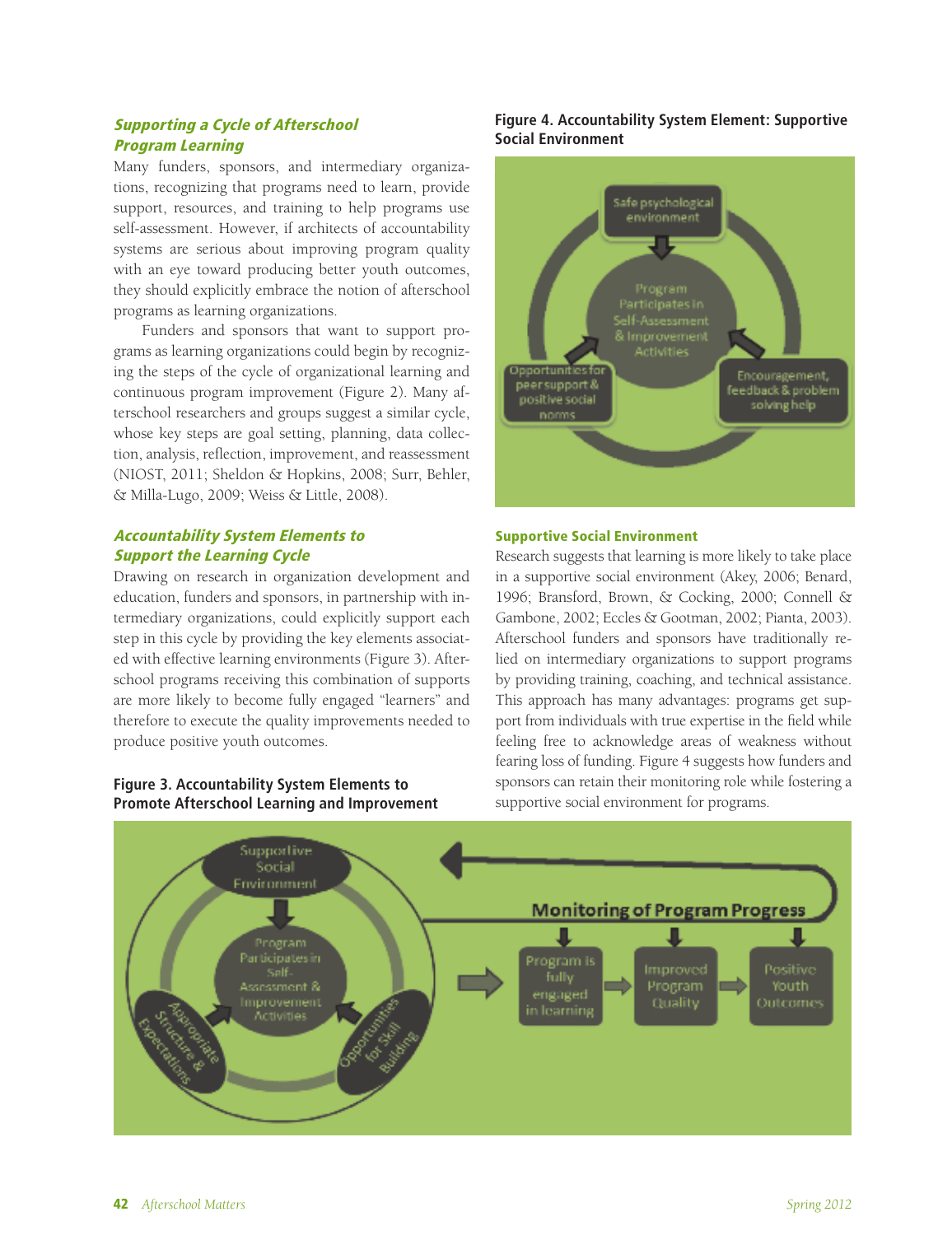**Safe psychological environment.** A lower-stakes funding environment, in which funders do not penalize programs for reporting less than desirable results and refrain from comparing programs publicly, may help programs to engage more authentically in self-assessment.

#### **Encouragement, feedback, and problem-solving help.**

Program leaders need support, constructive feedback, and help with improvement priorities from an external, seasoned expert. Traditionally this supportive person has been a coach, trainer, or technical assistance provider from an intermediary organization. Funding that enables these external supports to continue will benefit program learning.

#### **Opportunities for peer support and positive social**

**norms.** Many state and city initiatives provide peer networking opportunities. Funders, sponsors, and intermediaries can help to create positive social norms for assessment by, for example, publicizing examples of how programs are integrating continuous improvement into their practice.

#### Opportunities for Skill Building

Program assessment and improvement are not innate skills. In fact, the skills needed to self-assess, collect data, and interpret and use that data represent a completely different skill set from the curricular, instructional, and administrative competencies afterschool professionals are expected to have. By providing opportunities for program leaders to master these skills and requiring that they demonstrate how they are incorporating assessment into their everyday practice, funders and sponsors can increase the likelihood that programs become learning organizations, achieve higher levels of quality, and ultimately produce better youth outcomes. Figure 5 and its description below suggest how funders, sponsors, and intermediary organizations can promote program skill building.

**Build assessment literacy.** Many (probably most) program administrators need to build skills in identifying appropriate outcomes, selecting measurement tools, using data management systems, and analyzing and interpreting data. While many funders and intermediaries provide one-day workshops and general support for these activities, program leaders need more explicit, intensive, and extended instruction to master these tasks (Lukin, Bandolos, Eckhout, & Mickelson, 2004). One recent initiative, the Boston Capacity Institute, works with youth-serving orga-

#### **Figure 5. Accountability System Element: Opportunities for Skill Building**



nizations to assess and strengthen their data collection and performance management systems through a rigorous twoyear support process (Black Ministerial Alliance of Greater Boston, 2011). Such intensive and focused interventions are comparatively rare. When providing programs with assessment literacy internally is not feasible, funders could encourage cohorts of funded programs to pursue "insourcing," in which programs share an external evaluator while practitioners focus on learning to understand and use actionable data (Miller, Kobayashi, & Noble, 2006).

**Help programs integrate self-assessment into ongoing practice.** One of the more promising methods of selfassessment is observation followed by structured reflection and a discussion of practice (Seidman, Tseng, & Weisner, 2006; Smith, 2005; Surr, Behler, & Milla-Lugo, 2009). Yet few program directors know how to conduct an observation, and fewer know how to lead staff in reflection on and discussion of practice. Another critical skill is the ability to articulate clear goals and devise realistic action plans on an ongoing basis (Moynihan, 2005). Funders and sponsors can help by asking leaders to communicate their improvement goals, to create written action plans that are clearly linked to their data findings, and to articulate how they are incorporating assessment into everyday practice.

**Help directors learn to lead improvement efforts and engage staff in the assessment process.** To facilitate program improvement, change must take place on the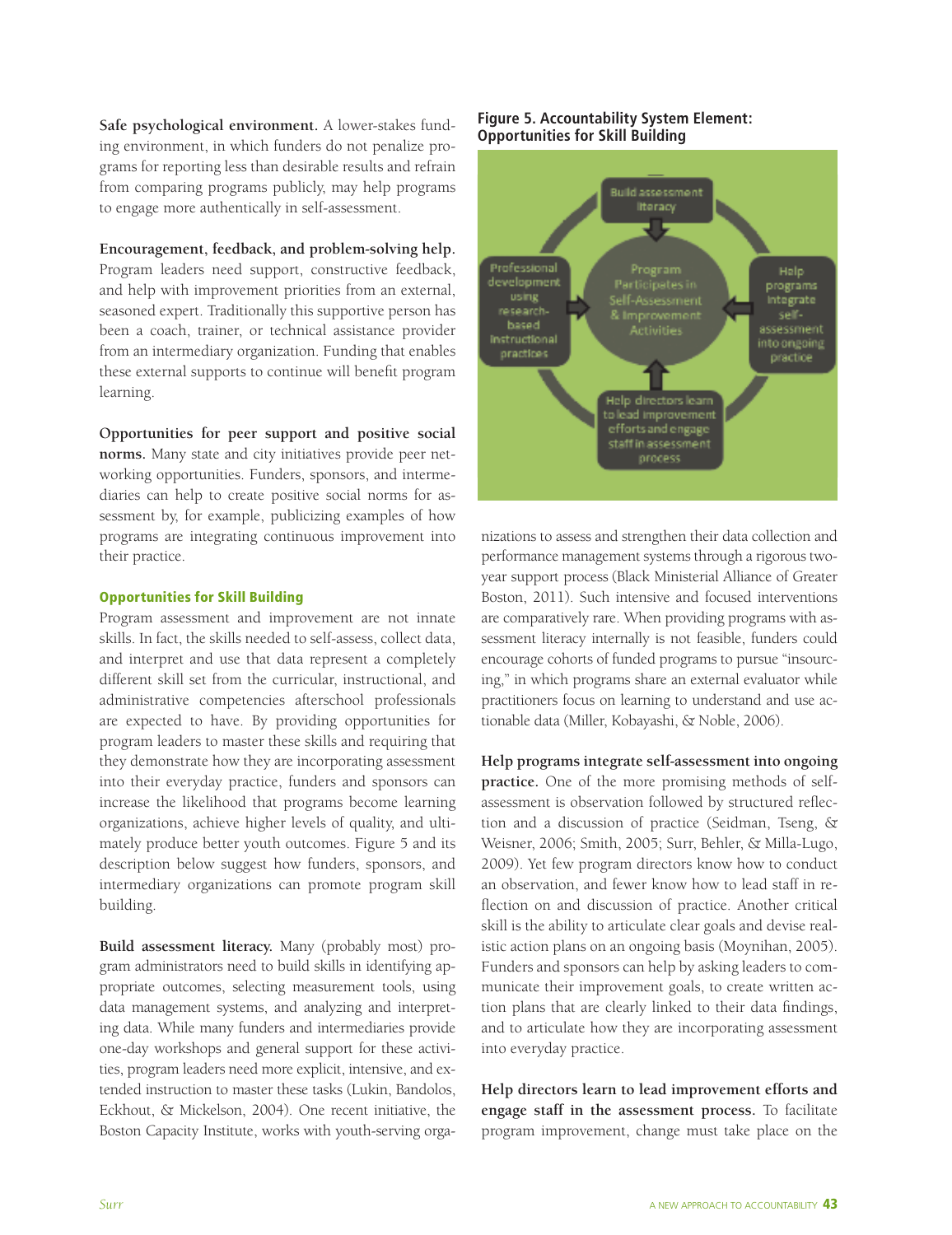front lines where staff members deliver programming to youth. Funders and intermediary organizations should set the expectation that assessment efforts will engage frontline staff and should teach administrators to train their staff in self-assessment.

**Provide professional development that uses researchbased instructional practices.** Too many professional development workshops rely on written materials, slide presentations, and lecture rather than using the instructional methods research says will engage practitioners. Adult learners, like children and youth, respond best to teaching practices that are developmentally appropriate, that engage them in interactive and cooperative learning, and that help them construct meaning and build understanding from their existing knowledge and skill base.

#### Appropriate Structure and Expectations

Research suggests that effective learning environments balance a high degree of structure, rules, and routines with opportunities for learners to contribute, make decisions, and exercise their autonomy (Eccles & Gootman, 2002). Funders and sponsors are in a unique position to offer programs the right blend of structure and flexibility and to set expectations that will lead to success. The building blocks of appropriate structure and expectations are outlined in Figure 6 and below.

**Offer voice, choice, and opportunities for contribution and decision making.** Like children and youth, afterschool practitioners need voice and choice in order to engage fully in learning. Giving them at least some choice in selecting areas for improvement and allowing them to target short-term outcomes appropriate to their programs will increase buy-in so that the data collected will reflect program goals and actually be used to inform practice. When appropriate, offering program administrators and staff the chance to contribute to or give feedback on accountability expectations will enhance their motivation to meet those expectations.

**Set reasonable expectations for data collection.** When they collect too much data, administrators and staff have difficulty understanding and using the information (Fiester, 2004; Harris, 2008; Sternberg, 2006). If practitioners are involved in decisions about which and how much data to collect—if they are encouraged to limit the amount of data they collect and to articulate the research questions the data will help them answer—then they will be more likely to use assessment data for change.

#### **Figure 6. Accountability System Element: Appropriate Structure and Expectations**



**Offer enough time on task.** Program improvement must be recognized as an integral piece of quality youth programming. Funders must, therefore, provide money to allow programs to dedicate *paid* staff time to assessment and improvement. Otherwise, these activities will continue to take a back seat to program operations and other daily responsibilities. Ideally large programs would dedicate one experienced staff person to lead assessment and improvement activities.

**Set high, achievable, and developmentally appropriate expectations.** As we know from the fields of education and youth development, one key element for effective learning is communicating, and holding learners to, high expectations (Benard, 1996; Eccles & Gootman, 2002). Learners respond best to expectations and learning goals that fit their developmental levels, are appropriately challenging, and can realistically be achieved (Akey, 2006; Bransford, Brown, & Cocking, 1999). Most afterschool programs will experience more success if, rather than striving for better student test scores, they promote appropriate short-term outcomes—such as youth engagement, social skills, and problem solving—that are linked to longer-term academic outcomes. Funders that set clear, high, and appropriate expectations for programs can motivate administrators and staff to keep improvement efforts on the front burner.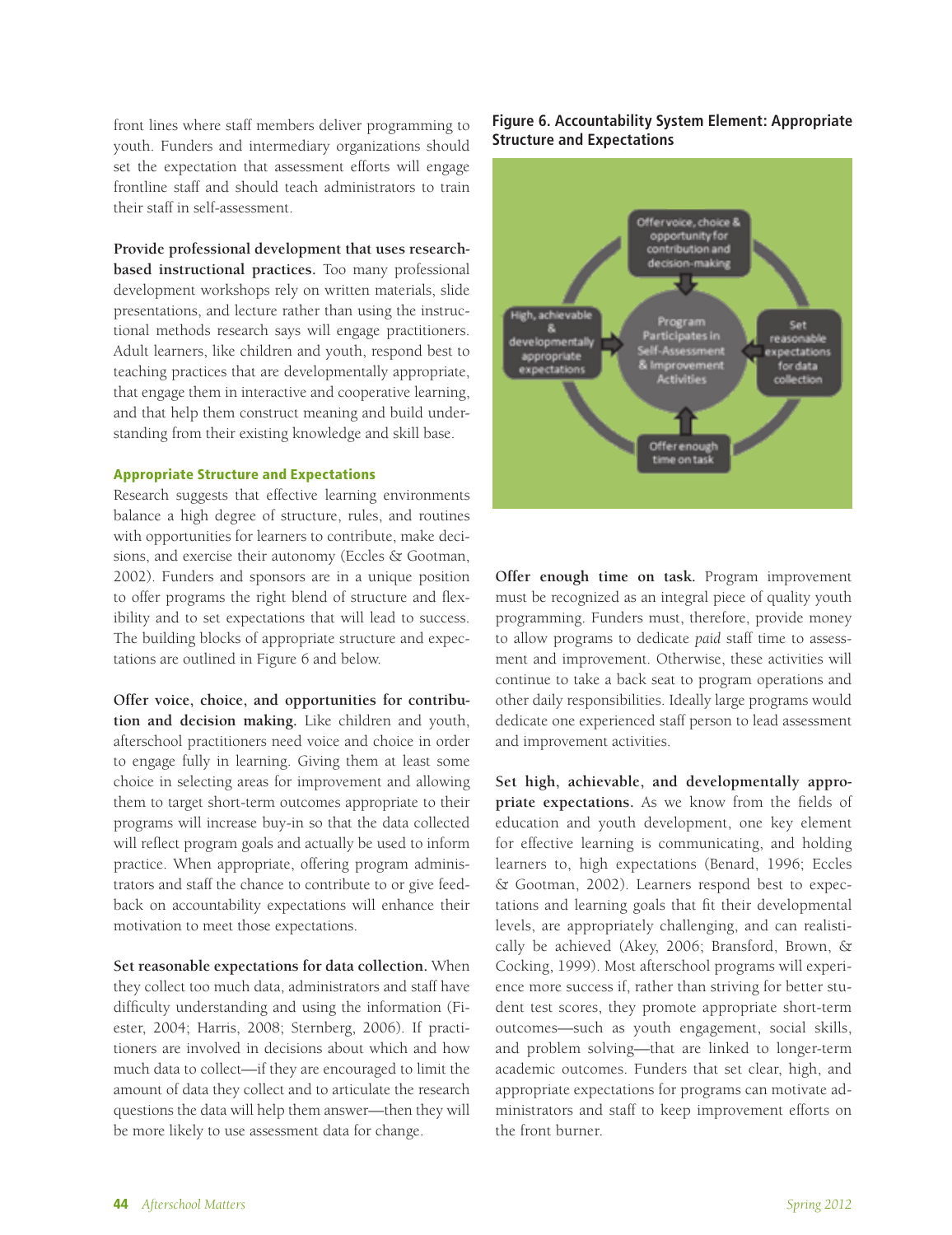#### A New Direction for Accountability Systems

In the end, programs have to be held accountable for how they are benefiting the youth they serve. Given the overwhelming evidence that high-quality programs are essential to helping our children learn, funders and sponsors should uphold high expectations for quality, and, ultimately, for appropriate and realistic youth outcomes. But high expectations and accountability for outcomes alone are not enough. Accountability systems that embrace afterschool programs as learning organizations and offer them the structure, skill-building opportunities, and support they need to improve quality are most likely to succeed in their goal of achieving better outcomes for young people.

### **References**

Akey, T. (2006). *School context, student attitudes and behavior, and academic achievement: An exploratory analysis.* New York, NY: MDRC.

Akiva. T., & Smith, C. (2007) *Youth Program Quality Assessment: Planning with data.* Ypsilanti, MI: High/Scope Press.

Akiva, T., & Yohalem, N. (2006). *Quality systems: Lessons from early efforts to disseminate the Youth PQA.* Washington, DC: Forum for Youth Investment. Retrieved from http://forumfyi.org/node/420

Benard, B. (1996). Resilience research: A foundation for youth development. *New Designs for Youth Development, 12*(3), 4–10.

Birmingham, J., Pechman, E., Russel, C., & Mielke, M. (2005). *Shared features of high-performing afterschool programs: A follow-up to the TASC evaluation.* Irvine, CA: Policy Studies Associates.

Black Ministerial Alliance of Greater Boston. (2011). Boston Capacity Tank, Overview 2010–2011. Retrieved from http://www.bmaboston.org/node/4

Bodily, S., & Beckett, M. K. (2005). *Making out-of-school time matter: Evidence for an action agenda.* Santa Monica, CA: RAND Corporation.

Bose, S., Oliveras, E., & Edson, W. N. (2001). *How can self-assessment improve the quality of healthcare?* Operations Research Issue Paper, No. 2. Baltimore, MD: Quality Assurance Project and JHPIEGO Corporation. Retrieved from http://pdf.usaid.gov/pdf\_docs/PNACN247.pdf

Boys & Girls Clubs of America. (2007). *Using other BGCA assessment tools*. Retrieved from http://oms.bgca.net/UsingResults\_UsingOtherTools.aspx

Bransford, J., Brown, A., & Cocking, R. (Eds.). (2000). *How people learn: Brain, mind, experience, and school.*  Washington, DC: National Academies Press.

Colorado Department of Education. (2011). *21st Century Community Learning Centers monitoring and quality improvement*. Retrieved from http://www.cde.state. co.us/21stCCLC/Evaluation.htm

Connell, W., & Gambone, M. (2002). *Youth development in community settings: A community action framework.* Hamilton, NJ: Youth Development Strategies. Retrieved from http://www.ydsi.org/YDSI/pdf/publication\_02.pdf

Durlak, J. A., & Weissberg, R. P. (2007). *The impact of afterschool programs that promote personal and social skills*. Chicago, IL: Collaborative for Academic, Social, and Emotional Learning. Retrieved from http://casel.org/ publications/the-impact-of-after-school-programs-thatpromote-personal-and-social-skills/

Dynarski, M., James-Burdumy, S., Moore, M., Rosenberg, L., Deke, J., & Mansfield, W. (2004). *When schools stay open late: The national evaluation of the 21st Century Community Learning Centers program: New findings.* Washington, DC: U.S. Department of Education.

Eccles, J., & Gootman, J. A. (Eds.). (2002). *Community programs to promote youth development.* Washington, DC: National Academies Press.

Eccles, J., & Roeser, R. (1999). School and community influences on human development. In M. H. Borstein & M. E. Lamb (Eds.), *Developmental psychology: An advanced textbook* (4th ed., pp. 503–554). Mahway, NJ: Erlbaum.

Fiester, L. (2004). *Afterschool counts: A guide to issues and strategies for monitoring attendance in afterschool and other youth programs.* Princeton, NJ: After School Project of The Robert Wood Johnson Foundation. Retrieved from http://www.theafterschoolproject.org/uploads/After\_School\_Counts-v1.pdf

Fuhrman, S. (1999). *The new accountability* (CPRE Policy Brief). Philadelphia, PA: Consortium for Policy Research in Education. Retrieved from http://eric.ed.gov/PDFS/ ED429336.pdf

Garvin, D. A., Edmondson, A. C., & Gino, F. (2008, March). Is yours a learning organization? *Harvard Business Review,* 109–116.

Granger, R., Durlak, J. A., Yohalem, N., & Reisner, E. (2007). *Improving afterschool program quality.* New York, NY: William T. Grant Foundation.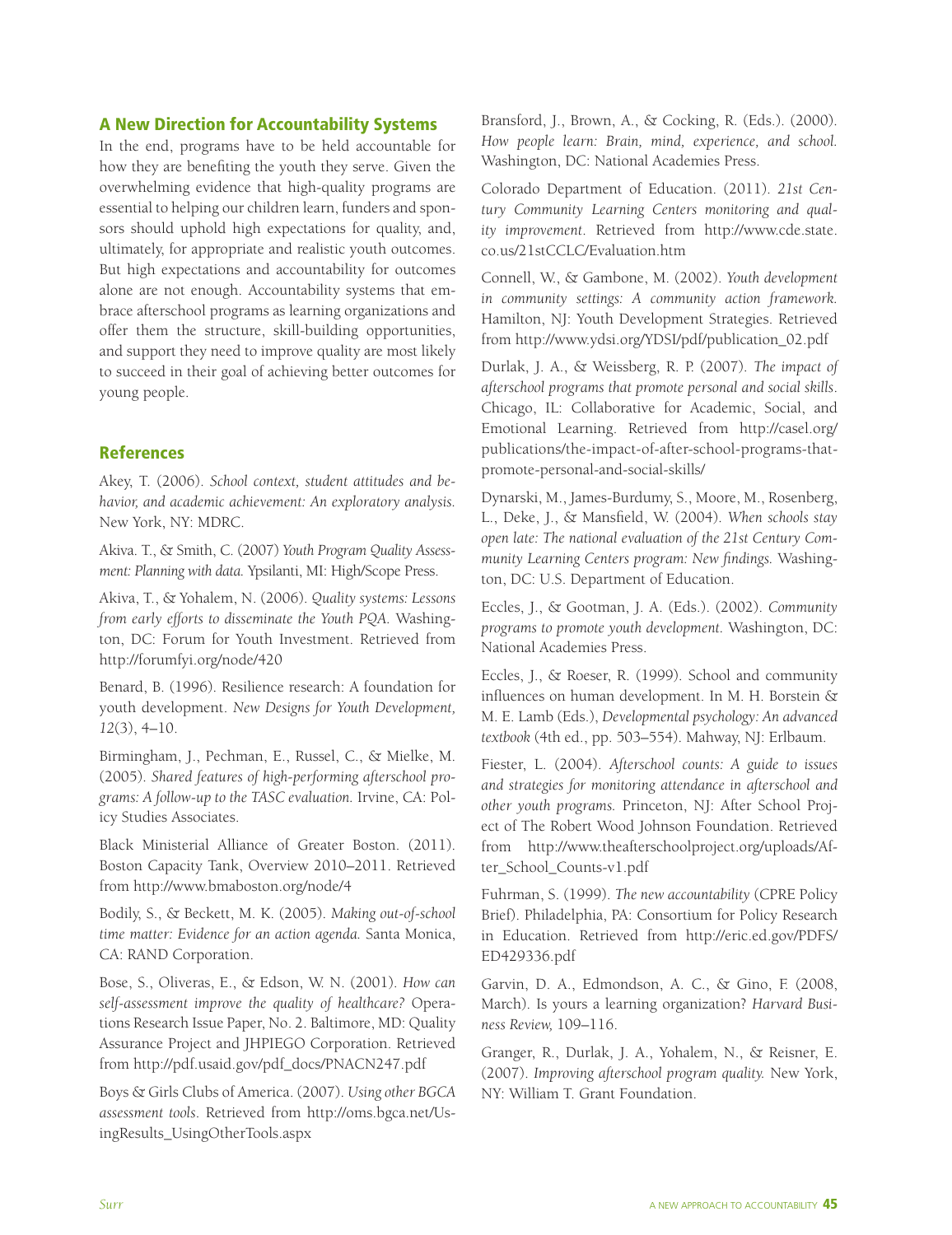Grossman, J., Campbell, M., & Raley, B. (2007). *Quality time after school: What instructors can do to enhance learning.* Philadelphia, PA: Public/Private Ventures.

Halpern, R. (2005). *Confronting the big lie: The need to reframe expectations of afterschool programs.* New York, NY: Partnership for After School Education.

Harris, E. (2008). *Research update 3: Highlights from the out-of-school time database*. Cambridge, MA: Harvard Family Research Project. Retrieved from http://www.hfrp.org/ publications-resources/browse-our-publications/researchupdate-3-highlights-from-the-out-of-school-time-database

Hendricks, M., Plantz, M. C., & Pritchard, K. J. (2008). Measuring outcomes of United Way-funded programs: Expectations and reality. In J. G. Carman & K. A. Fredericks (Eds.), *Nonprofits and evaluation. New Directions for Evaluation, 119,* 13–35. doi:10.1002/ev.266

James-Burdumy, S., Dynarski, M., Moore, M., Deke, J., Mansfield, W., & Pistorino, C. (2005). *When schools stay open late: The national evaluation of the 21st Century Community Learning Centers program: Final report.* Princeton, NJ: Mathematica Policy Research.

Kane, T. (2004). *The impact of afterschool programs: Interpreting the results of four recent evaluations.* New York, NY: William T. Grant Foundation.

Lukin, L. E., Bandolos, D. L., Eckhout, T. J., & Mickelson, K. (2004). Facilitating the development of assessment literacy. *Educational Measurement Issues and Practice, 23,* 26–32.

Massachusetts Department of Elementary and Secondary Education. (2011). *21st Century Community Learning Centers (CCLC) grant program*. Retrieved from http:// www.doe.mass.edu/21cclc

Miller, B. M. (2005). *Pathways to success for youth: What counts in after-school. Massachusetts After-school Research Study (MARS) executive summary*. Arlington, MA: Intercultural Center for Research in Education, and Wellesley, MA: National Institute on Out-of School Time. Retrieved From http://supportunitedway.org/files/MARS-Exec.pdf

Miller, T., Kobayashi, M., & Noble, P. (2006) Insourcing, not capacity building: A better model for sustained program evaluation. *American Journal of Evaluation, 27,* 1.

Moynihan, D. P. (2005). Goal-based learning and the future of performance management. *Public Administration Review 65*(2), 203–216.

National Institute on Out-of-School Time (2011). *ASQ: After-school quality: The process of program improvement.* Retrieved from http://www.niost.org/pdf/ASQ/ASQ\_Guide\_ Sample.pdf

New York State Education Department, Student Support Services. (2011). 21st Century Community Learning Centers. Retrieved from http://www.p12.nysed.gov/ sss/21stCCLC

Office of Management and Budget, (1993). *Government Performance Results Act of 1993.* Retrieved from http:// www.whitehouse.gov/omb/mgmt-gpra/gplaw2m

Pechman, E., & Fiester, L. (2002). *Leadership, program quality, and sustainability*. Irvine, CA: Policy Studies Associates.

Pianta, R. C. (2003). *Standardized classroom observations from pre-K to third grade: A mechanism for improving quality classroom experiences during the P–3 years* (Working paper). New York, NY: Foundation for Child Development. Retrieved from http://www.fcd-us.org/default/files/ StandardizedClassroomObservations.pdf

Pianta, R. C., & Hamre, B. K. (2009). Conceptualization, measurement and improvement of classroom processes: Standardized observation can leverage capacity. *Educational Resesarcher, 38,* 109–119.

Piha, S. (2006). *Holding California afterschool programs accountable: A statement of the California Committee on Afterschool Accountability.* San Francisco, CA: Community Network for Youth Development. Retrieved from www. cnyd.org/afterschool\_outcomes.pdf

Pressley, M., Roehrig, A. D., Raphael, L. M., Dolezal, S. E., Bohn, C. M., Mohan, L.,…Hogan, K. (2003). Teaching processes in elementary and secondary education. In W. M. Reynolds & G. Miller (Eds.), *Handbook of Psychology, Vol 7: Educational Psychology* (pp. 153–175). New York, NY: Wiley.

Raley, R., Grossman, J., & Walker, K. E. (2005). *Getting it right: Strategies for afterschool success.* Philadelphia, PA: Public/Private Ventures.

Rhode Island Department of Elementary and Secondary Education, Office of Middle and High School Reform. (2006). *Rhode Island's 21st Century Community Learning Centers initiative*. Retrieved from http://www.ride.ri.gov/ highschoolreform/cclc/cclc.aspx

Scales, P. C., Roehlkepartain, E. C., Bartig, K., Benson, P. L., Sesma, A., & von Dulmen, M. (2003). Boosting student achievement: New research on the power of developmental assets. *Search Institute Insights & Evidence, 1*(1), 1–10.

Schilder, D., Horsch, K., Little, P., Brady, A., & Riel, E. (1998). *Aiming for accountability: Lessons learned from eight states.* Cambridge, MA: Harvard Family Research Project.